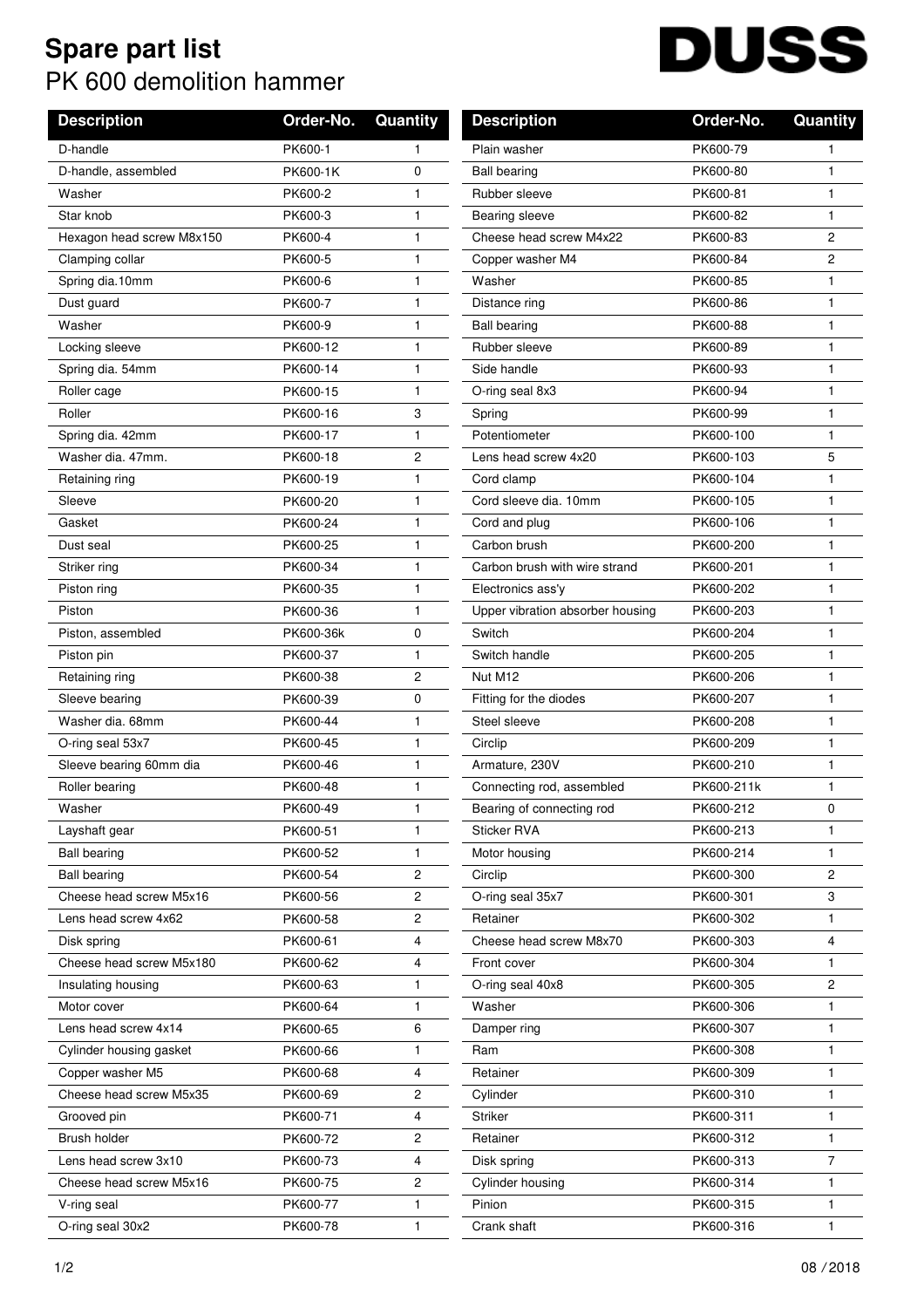## **Spare part list** PK 600 demolition hammer

| <b>Description</b>               | Order-No. | Quantity | <b>Description</b>          | Order-No. | Quan |
|----------------------------------|-----------|----------|-----------------------------|-----------|------|
| Gear wheel                       | PK600-317 |          | Cheese head screw M8x25     | PK600-326 | 2    |
| Washer M5                        | PK600-318 | 2        | Pressure spring 1,6x9, 9x48 | PK600-327 | 4    |
| Field, 230V                      | PK600-319 |          | Index bolt 10x60            | PK600-328 | 4    |
| <b>DUSS PK600 sticker</b>        | PK600-320 | 2        | Antivibration mass          | PK600-329 |      |
| PK600 nameplate                  | PK600-321 |          | Lens head screw M10x35      | PK600-330 | 2    |
| Lower vibration absorber housing | PK600-322 |          | Spacer                      | PK600-331 | 6    |
| Adapter plate                    | PK600-323 |          | O-ring seal 6x1             | PK600-332 | 4    |
| Cheese head screw M6x25          | PK600-324 | 8        |                             |           |      |
| Shock absorber                   | PK600-325 |          |                             |           |      |

| <b>Description</b>          | Order-No. | Quantity |
|-----------------------------|-----------|----------|
| Cheese head screw M8x25     | PK600-326 | 2        |
| Pressure spring 1,6x9, 9x48 | PK600-327 | 4        |
| Index bolt 10x60            | PK600-328 | 4        |
| Antivibration mass          | PK600-329 |          |
| Lens head screw M10x35      | PK600-330 | 2        |
| Spacer                      | PK600-331 | 6        |
| O-ring seal 6x1             | PK600-332 | 4        |
|                             |           |          |